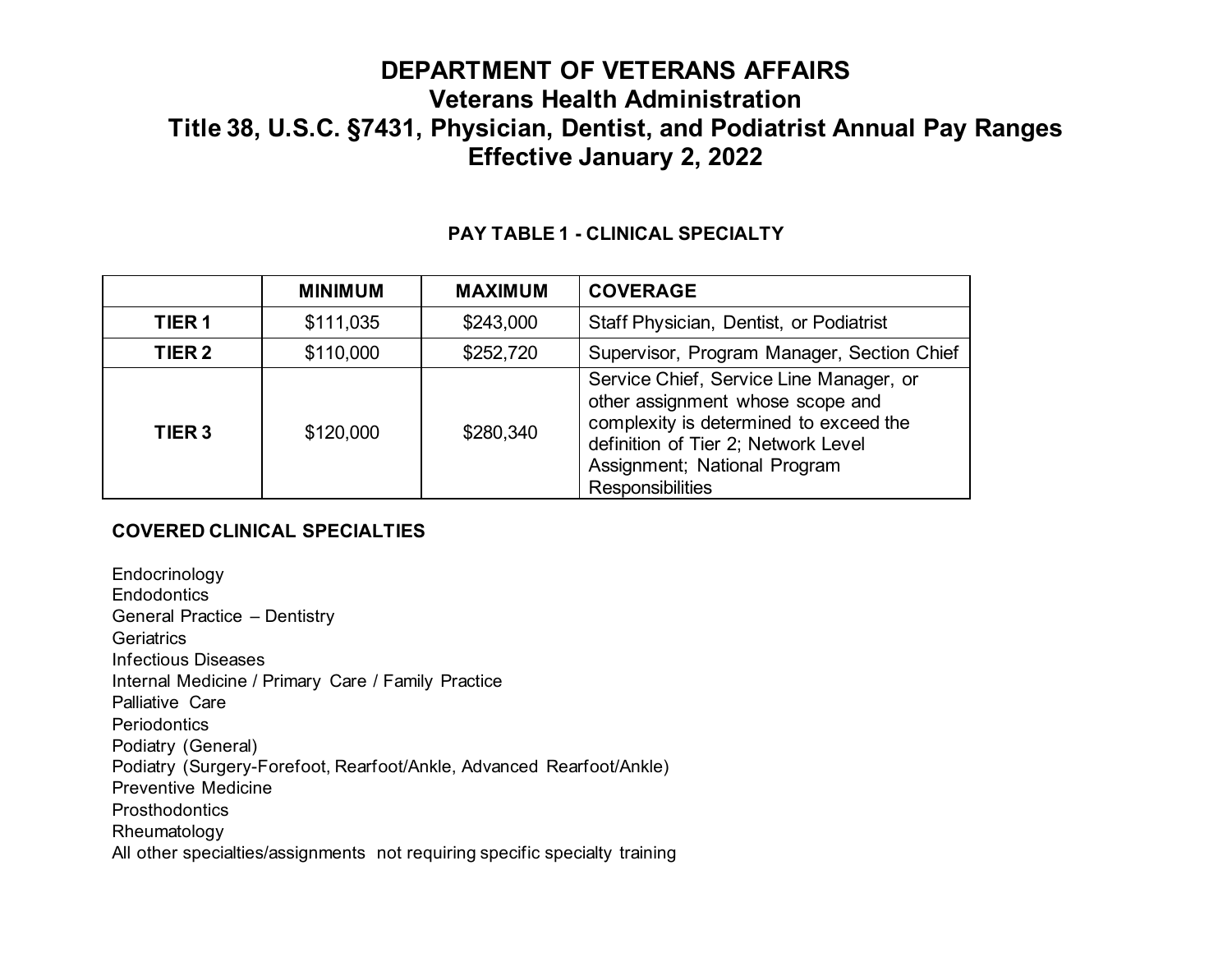### **PAY TABLE 2 - CLINICAL SPECIALTY**

|                   | <b>MINIMUM</b> | <b>MAXIMUM</b> | <b>COVERAGE</b>                                                                                                                                                                                                         |
|-------------------|----------------|----------------|-------------------------------------------------------------------------------------------------------------------------------------------------------------------------------------------------------------------------|
| TIER <sub>1</sub> | \$111,035      | \$282,480      | Staff Physician, Dentist, or Podiatrist                                                                                                                                                                                 |
| TIER <sub>2</sub> | \$115,000      | \$306,600      | Supervisor, Program Manager, Section Chief                                                                                                                                                                              |
| TIER <sub>3</sub> | \$130,000      | \$336,000      | Service Chief, Service Line Manager, or<br>other assignment whose scope and<br>complexity is determined to exceed the<br>definition of Tier 2; Network Level<br>Assignment; National Program<br><b>Responsibilities</b> |

### **COVERED CLINICAL SPECIALTIES**

Allergy and Immunology Hospitalist Nephrologist Neurology Pathology Physical Medicine & Rehabilitation / Spinal Cord Injury **Psychiatry**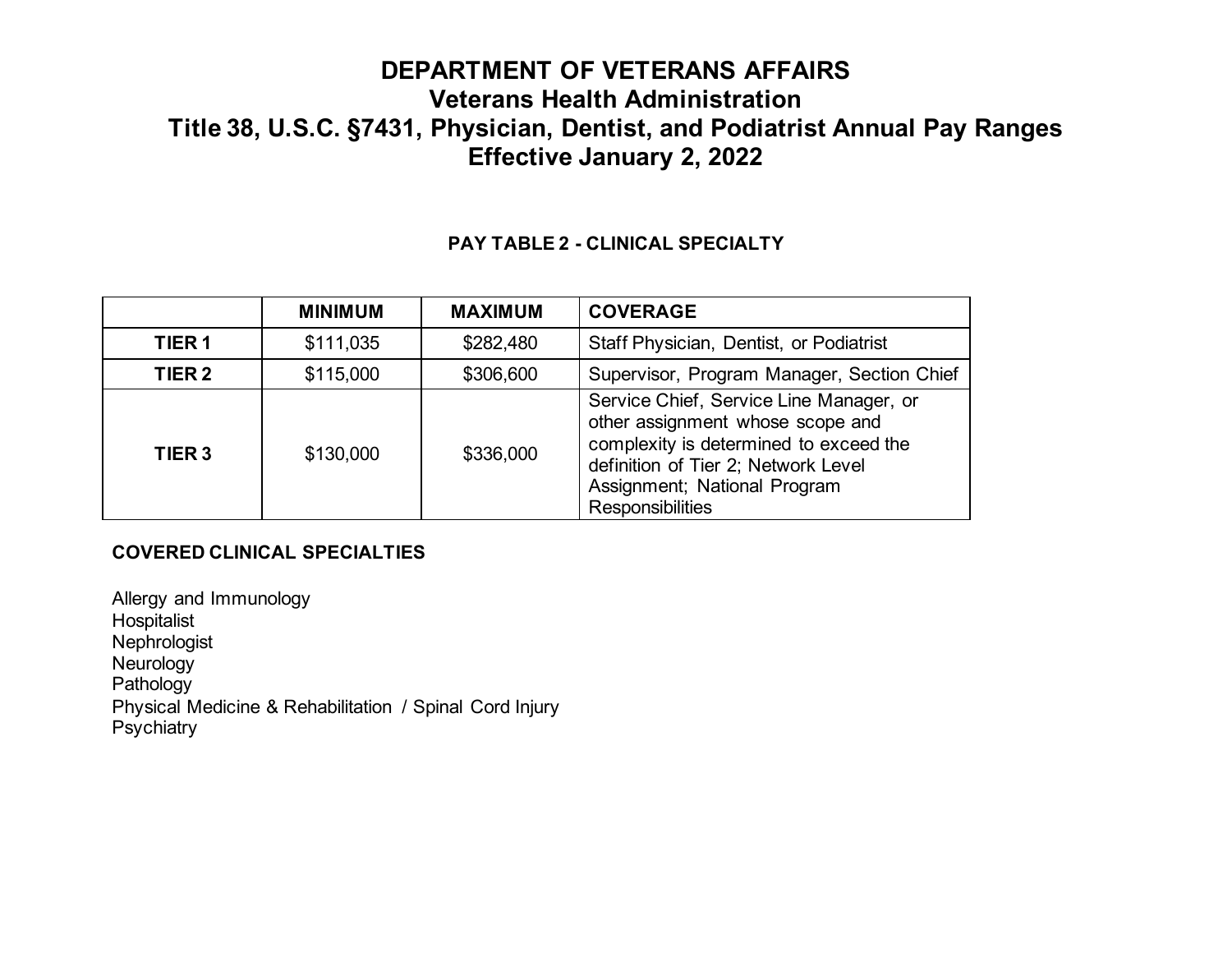### **PAY TABLE 3 - CLINICAL SPECIALTY**

|                   | <b>MINIMUM</b> | <b>MAXIMUM</b> | <b>COVERAGE</b>                                                                                                                                                                                                  |
|-------------------|----------------|----------------|------------------------------------------------------------------------------------------------------------------------------------------------------------------------------------------------------------------|
| TIER <sub>1</sub> | \$111,035      | \$348,000      | Staff Physician, Dentist, or Podiatrist                                                                                                                                                                          |
| TIER <sub>2</sub> | \$120,000      | \$365,000      | Supervisor, Program Manager, Section Chief                                                                                                                                                                       |
| TIER <sub>3</sub> | \$135,000      | \$385,000      | Service Chief, Service Line Manager, or<br>other assignment whose scope and<br>complexity is determined to exceed the<br>definition of Tier 2; Network Level<br>Assignment; National Program<br>Responsibilities |

### **COVERED CLINICAL SPECIALTIES**

Pain Management (Interventional and Non-Operating Room (OR) Anesthesiology) Cardiology (Non-Invasive) Emergency Medicine Gynecology Hematology-Oncology Nuclear Medicine **Ophthalmology** Oral Surgery

**Pulmonary**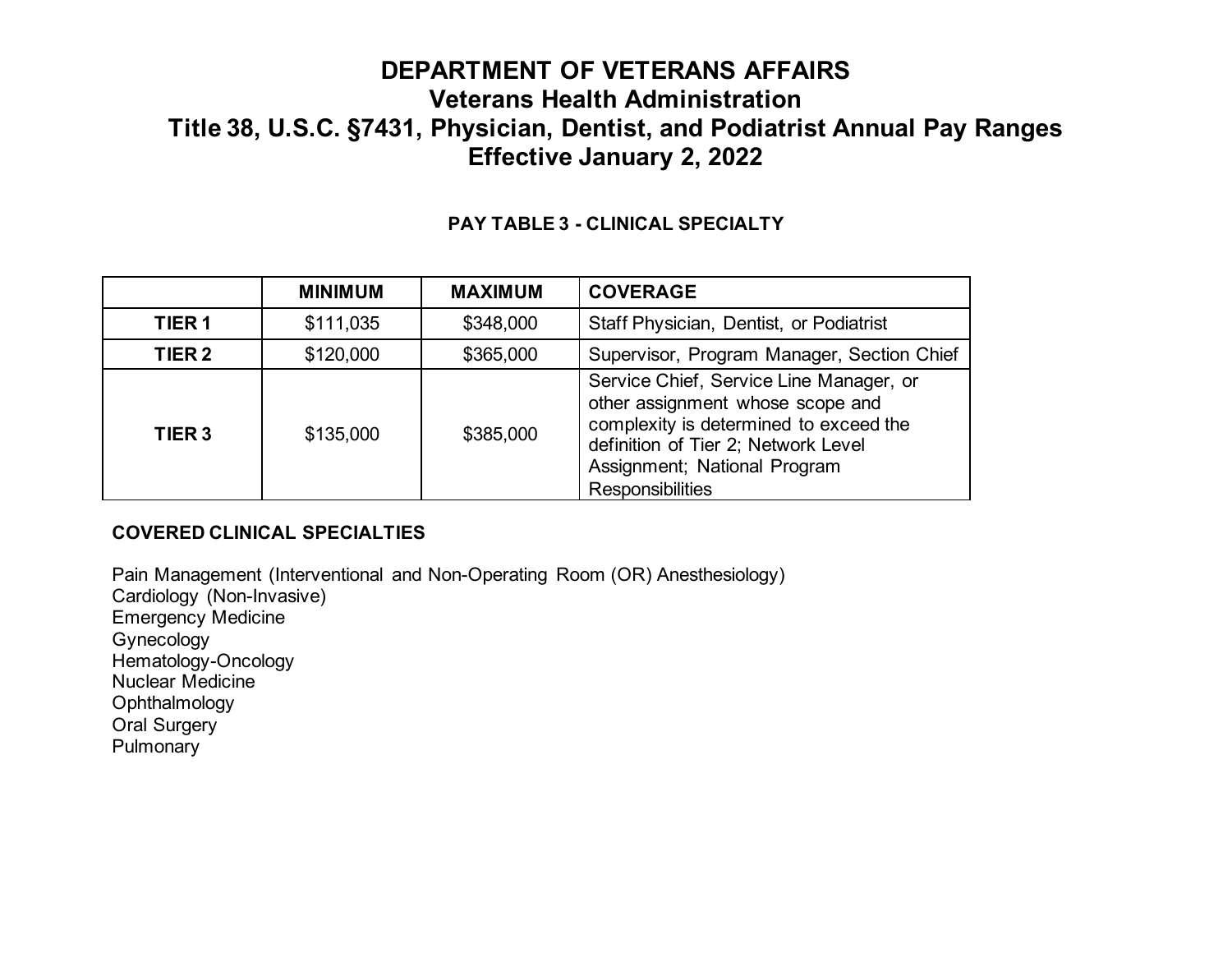### **PAY TABLE 4 - CLINICAL SPECIALTY**

|                   | <b>MINIMUM</b> | <b>MAXIMUM</b> | <b>COVERAGE</b>                                                                                                                                                 |
|-------------------|----------------|----------------|-----------------------------------------------------------------------------------------------------------------------------------------------------------------|
| TIER <sub>1</sub> | \$111,035      | \$400,000      | <b>Staff Physician, Dentist, or Podiatrist</b>                                                                                                                  |
| TIER 2            | \$125,000      | \$400,000      | Supervisor, Program Manager, Section<br>Chief, Service Chief, Service Line Manager,<br>Network Level Assignment, or National<br><b>Program Responsibilities</b> |

#### **COVERED CLINICAL SPECIALTIES**

Anesthesiology **Interventional Radiology** Cardiology (Invasive/Non-Interventional) Meurosurgery<br>Cardio-Thoracic Surgery Cardio-Thoracic Surgery Cardio-Thoracic Surgery Critical Care **Otolaryngology** Dermatology **Plastic Surgery** Dermatology MOHS <br>
Gastroenterology 
Gastroenterology

Gastroenterology

Radiation
Oncology

Radiation
Oncology

Radiation

Context
Bastroenterology

Radiation

Context

Radiation

Context

Radiation

Context

Radiation

C General Surgery **Urology** Interventional Cardiology **Vascular Surgery** 

Radiation Oncology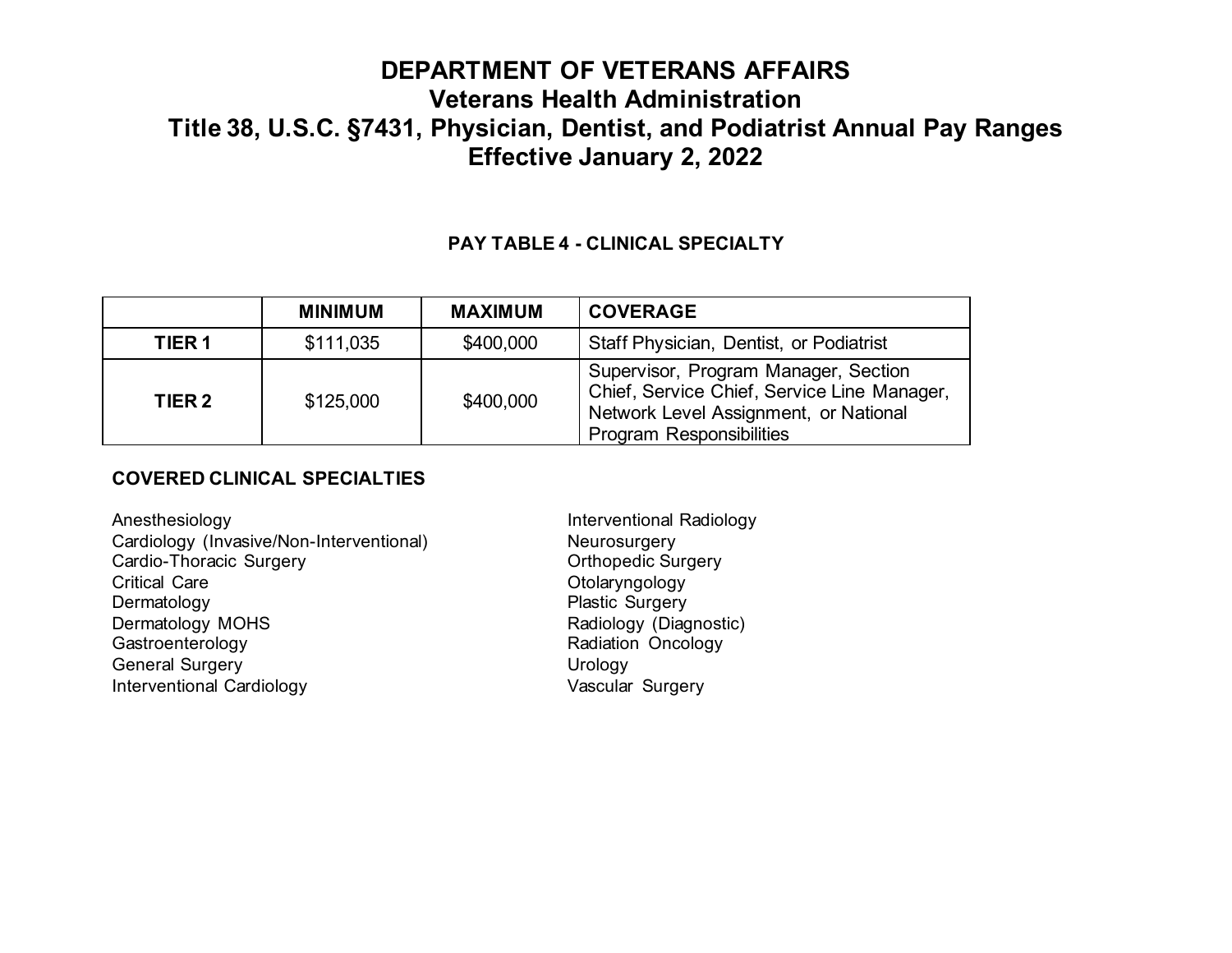### **PAY TABLE 5 – CHIEF OF STAFF AND NETWORK CHIEF MEDICAL OFFICERS**

|                   | <b>MINIMUM</b> | <b>MAXIMUM</b> | <b>COVERAGE</b>                                                                                 |
|-------------------|----------------|----------------|-------------------------------------------------------------------------------------------------|
| TIER <sub>1</sub> | \$150,000      | \$350,000      | <b>Network Chief Medical Officer;</b><br>Chief of Staff - Complexity Level 1a and 1b Facilities |
| TIER <sub>2</sub> | \$147,000      | \$325,000      | Chief of Staff - Complexity Level 1c and 2 Facilities                                           |
| TIER <sub>3</sub> | \$145,000      | \$300,000      | Chief of Staff - Level 3 Facilities and Facilities with<br>no designation level                 |
| TIER <sub>4</sub> | \$140,000      | \$285,000      | Deputy Network Chief Medical Officer; All Deputy<br><b>Chiefs of Staff</b>                      |